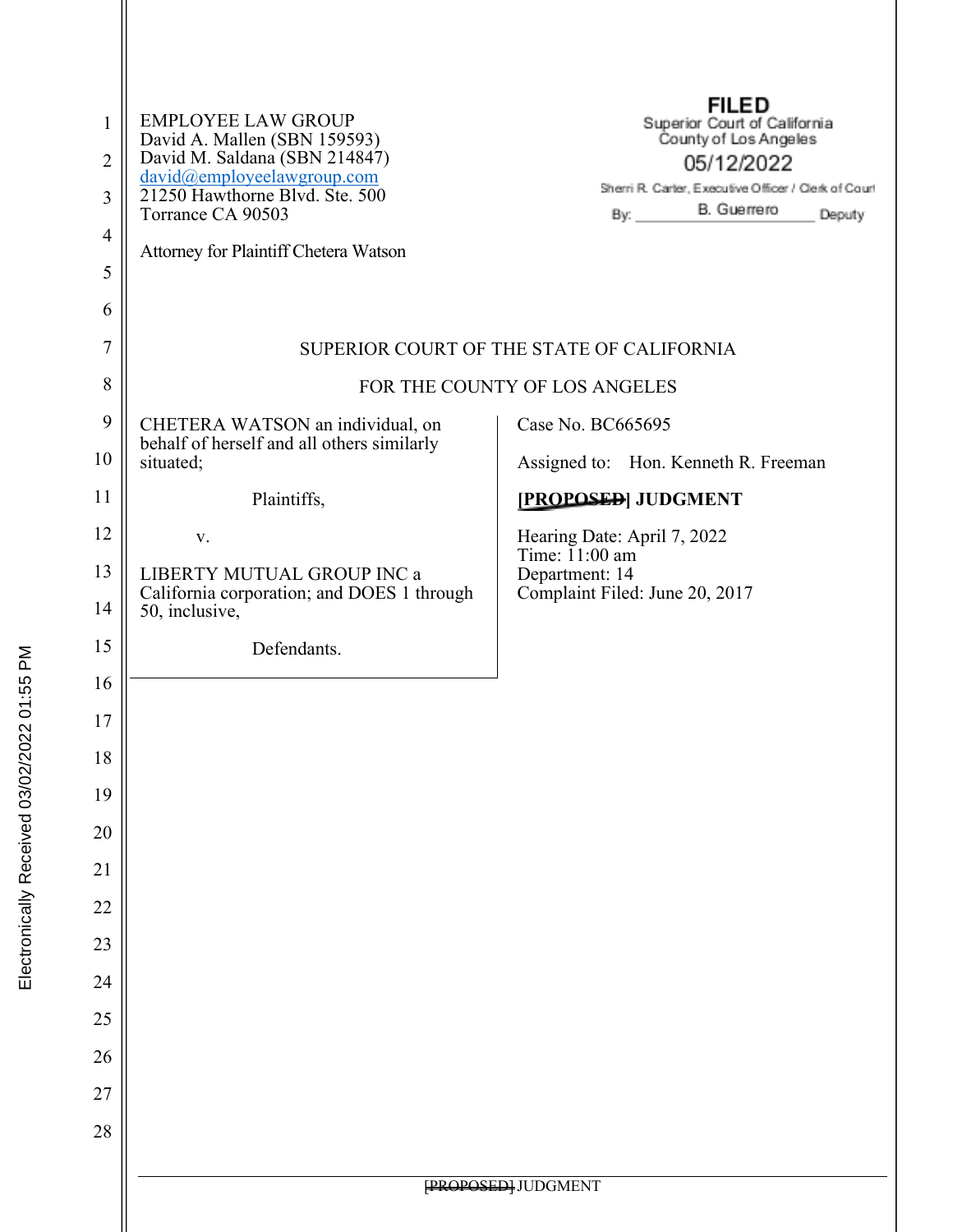## **[PROPOSED] JUDGMENT**

1

2

IT IS HEREBY ORDERED, ADJUDGED, AND DECREED that:

3 4 5 6 7 8 1. Judgement in this matter is hereby entered in accordance with the terms of the Order of Final Approval of Class Action Settlement ("Order") and the Parties' Settlement Agreement ("Settlement Agreement"), which is attached as part of Exhibit D to the Declaration of David M. Saldana in Support of the Unopposed Motion for Final Approval of Class Action Settlement. Unless otherwise provided herein, all capitalized terms used herein shall have the same meaning as defined in the Settlement Agreement.

9 10 11 12 13 14 15 16 17 18 2. As provided by the Order, upon receipt by the Settlement Administrator, Phoenix Settlement Administrators, of the gross settlement amount and other amounts due from Defendant pursuant to the terms of the Settlement Agreement, all Class Members who did not timely opt-out from the settlement are barred from pursuing, or seeking to reopen, any of the Released Claims (including the Class Representative Plaintiff who has entered into a broader release), as defined in the Settlement Agreement. Consistent with the definitions provided in the Settlement Agreement, the settlement class consists of all non-exempt employees who worked for Defendant as a Sales Representative in California between June 20, 2013 and June 7, 2021 and did not have a Companyissued cell phone during any period of time that they worked in a Sales Representative position during the Class Period.

19 20 21 3. One class member, Stephen Marano, opted out of the Settlement; therefore all Class Members (included the Class Representative) are bound by this Judgment with the exception of Stephen Marano.

22 23 24 4. The Parties, their Counsel, and the Settlement Administrator shall take all steps necessary to implement and consummate the Settlement Agreement according to its terms and provisions.

25 26 27 28 5. Neither this Judgment, the Order, the Parties' Settlement Agreement, any documents referred to herein, any exhibit to any document referred to herein, any action taken to carry out the settlement, nor any negotiations or proceedings related to the settlement are to be construed as, or deemed to be evidence of, or an admission or concession with regards to, the denials or defenses of

2